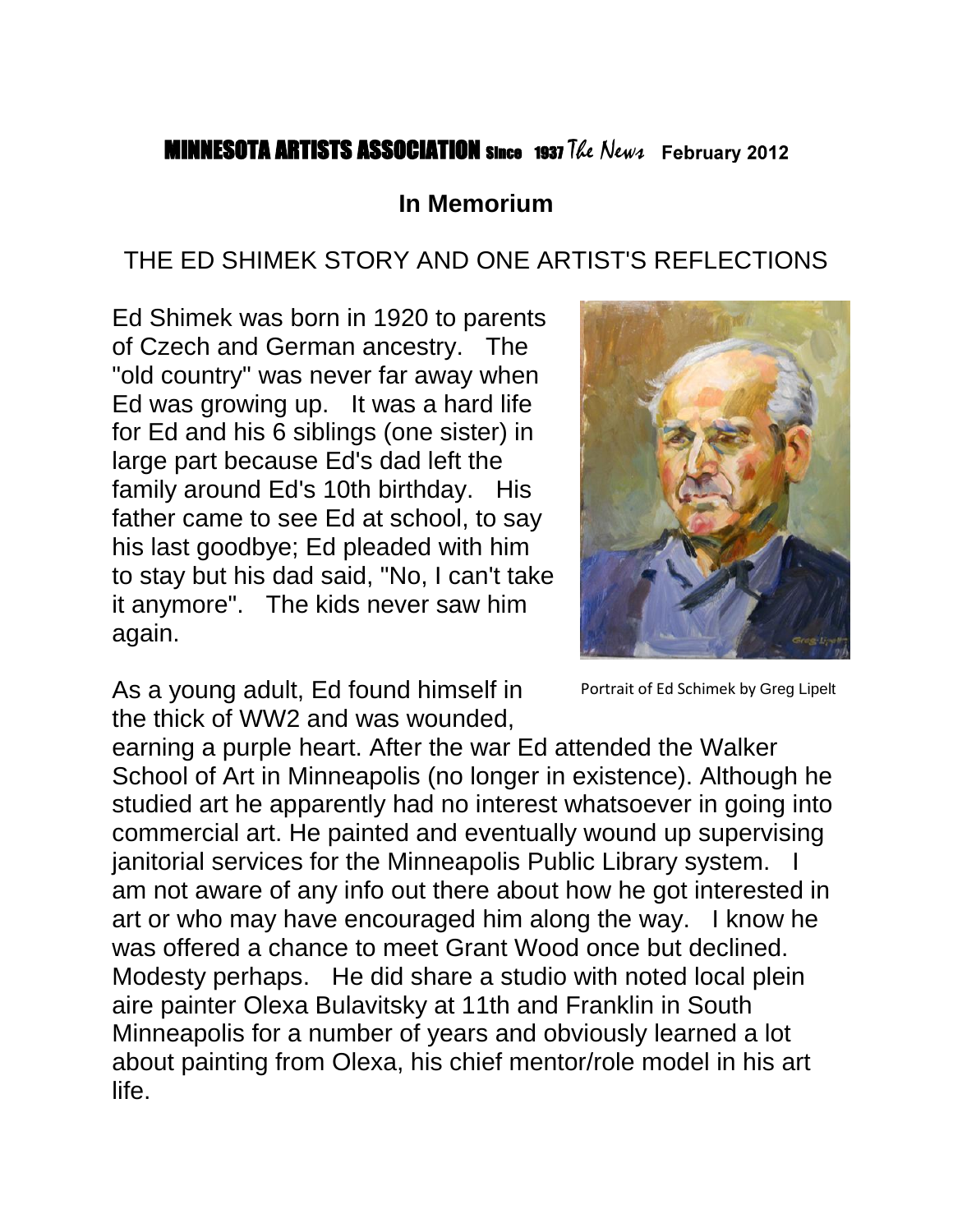Mysterious is the best word to describe Ed. He was an endearing artist because of the low profile he kept coupled with the dedication he showed. It would be easy to overlook him. Never one to pontificate or get into art theory and he steadfastly refused to do any teaching or demo-ing, something which may have limited his career a little. Humble and quiet, he could surprise you with strong opinions about art and he had a competitive streak as well, having once dreamed of getting a spot on the U. S. Olympic speed skating team. He was a lady's man, loved to flirt and it was always fun to see him light up when a young lady gave him some attention and rouse him up out of his reserve. Always the reflexive smile and cheerfulness upon first meeting. Ed loved ballroom dancing, golf and tennis too. His reserve didn't keep him from winning many, many awards at the State Fair and other shows around the country, nor did it prevent him from becoming a signature member of Midwest Watercolor Society. He and Olexa took many trips together into the early 90's to places like Mexico, the North Shore and Florida.

I will always remember Ed's work for the bold, direct approach to watercolor in which he composes what he's painting with a series of color spots, much like Prendergast - almost an oil painting-like approach. I will always remember his beautiful handling of grays and greens in a quiet palette and his sometimes unorthodox choice of subjects. I recognized an affinity for his work because we are both striving for the same goal: the discovery of a meaningful shorthand to describe the big simple things underlying the complexities of nature. Ed and I last went on a North Shore trip in 2001 and he was painting occasionally until about a year ago when he went into assisted living. About the same time I began to hear him say he couldn't find the motivation to do it anymore and it apparently had become a physical ordeal as well

.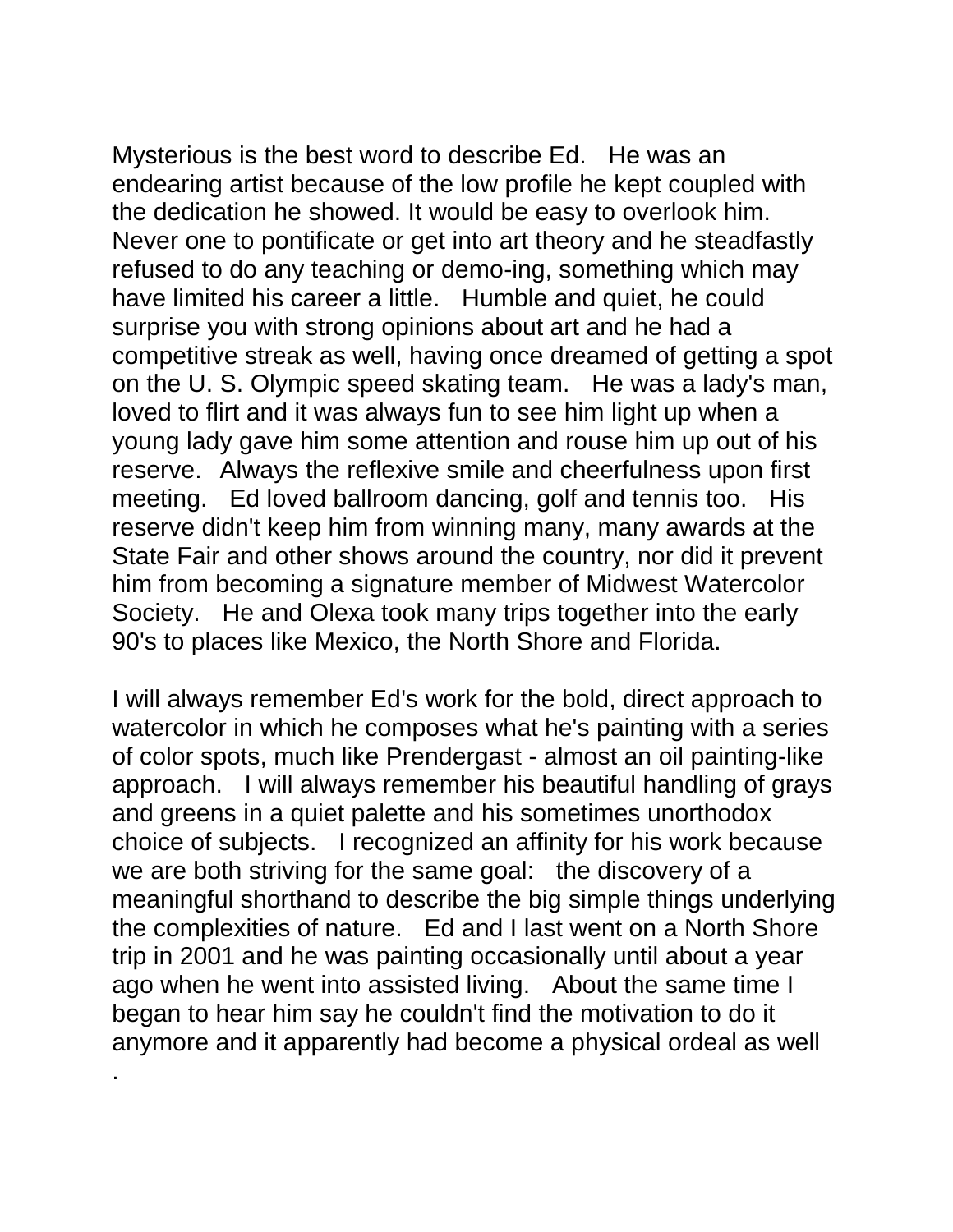Recently I'd heard he'd been grousing about not getting enough respect. That's true for a lot of us but I suspect this unheralded painter will eventually gain some recognition which has eluded him. He had a humble, fulfilled art life which he lived quietly, preferring not to draw attention to himself. He is survived by children Laurie and Dan, two grandchildren, a brother, and nieces and nephews.

Many thanks to **Greg Lipelt** for writing about our dear friend Ed Shimek.

MAA has received \$550.00 in donations in memory of long time member Ed Shimek. We would like to thank all of Ed's family, Paul & Lori Dooley, and Lois and Harry Heim for their generous donations. We extend our heartfelt sympathy to Ed's family. He will be greatly missed by all of us!

### **Exhibition of Eleanor Conrad's work**

MAA member **Juliet Anderson** has organized a retrospective exhibition of **Eleanor Conrad**'s paintings which will include some drawings from the 1930's. The exhibition will be upstairs at Thrivent for Lutherans in downtown Minneapolis during the month of February. Thank you, Juliet, for giving us this rare opportunity to see Eleanor's early work!

## **February Meeting**

Our next meeting will be at the **Bloomington Art Center**, upstairs in the classrooms, on **Tuesday, February 21, 2012, 6:30-9:30 p.m.** Bring your favorite media to sketch or paint the clothed model. Judy met our model at Walgreens and says she has unusual beauty! As usual we'll have some coffee and goodies and wonderful fellowship! 4 of our new members attended the January meeting. Hope we can have a great turnout this month!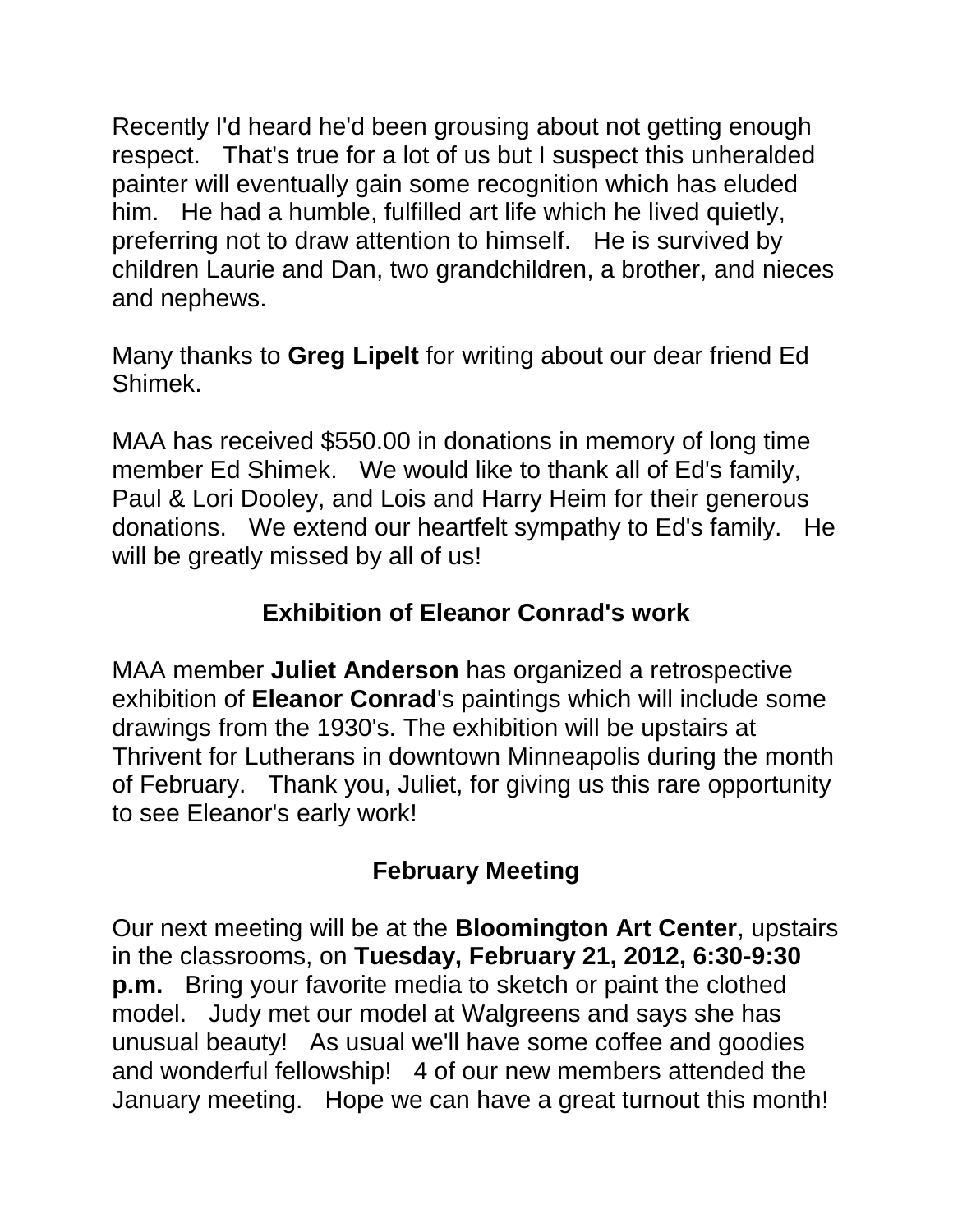#### **Member News**

**Judy Lieber** is showing at Curran's restaurant for the months of February and March. For those of you who don't already know, some MAA members meet for breakfast at Curran's on Wednesdays around 8:30-9:00 a.m. All artists are welcome! It's a good way to get to know one another!

**Rachel Trockman's son Mark Trockman** does the photo journalism for Lakeshore Weekly News. This weeks issue B section features the art shanties on Medicine Lake with his dynamic photo of a robot shooting off a rocket. Follow this great local newspaper.

You can click on the following link and see the photos in this issue. The art shanty images start with the fourth one and there are four of them.

[http://weeklynews.com/main.asp?SectionID=41&SubSectionID=6](http://weeklynews.com/main.asp?SectionID=41&SubSectionID=64&TM=40912.08) [4&TM=40912.08](http://weeklynews.com/main.asp?SectionID=41&SubSectionID=64&TM=40912.08)

**Tom Dimock** will be showing at Black Dog Coffee Shop at 308 Prince St. in St. Paul for the Winter Carnival exhibit from January 23 thru February 5.

Tom will be at Artists for Abundance 2012 at Northrup King Dock 5 from March 1-3. March 1 – Judge's awards 7 p.m., March 2 – 5-9 p.m., March 3 (Last Day) – 10 a.m. – 5 p.m.

**Rita Corrigan, Judy Lieber, Marjorie Moody and Emmy White**  have been accepted into the 17th Annual **Arts in Harmony** National Juried Art Show in Elk River at the Sherburne County Government Center. The opening reception and award's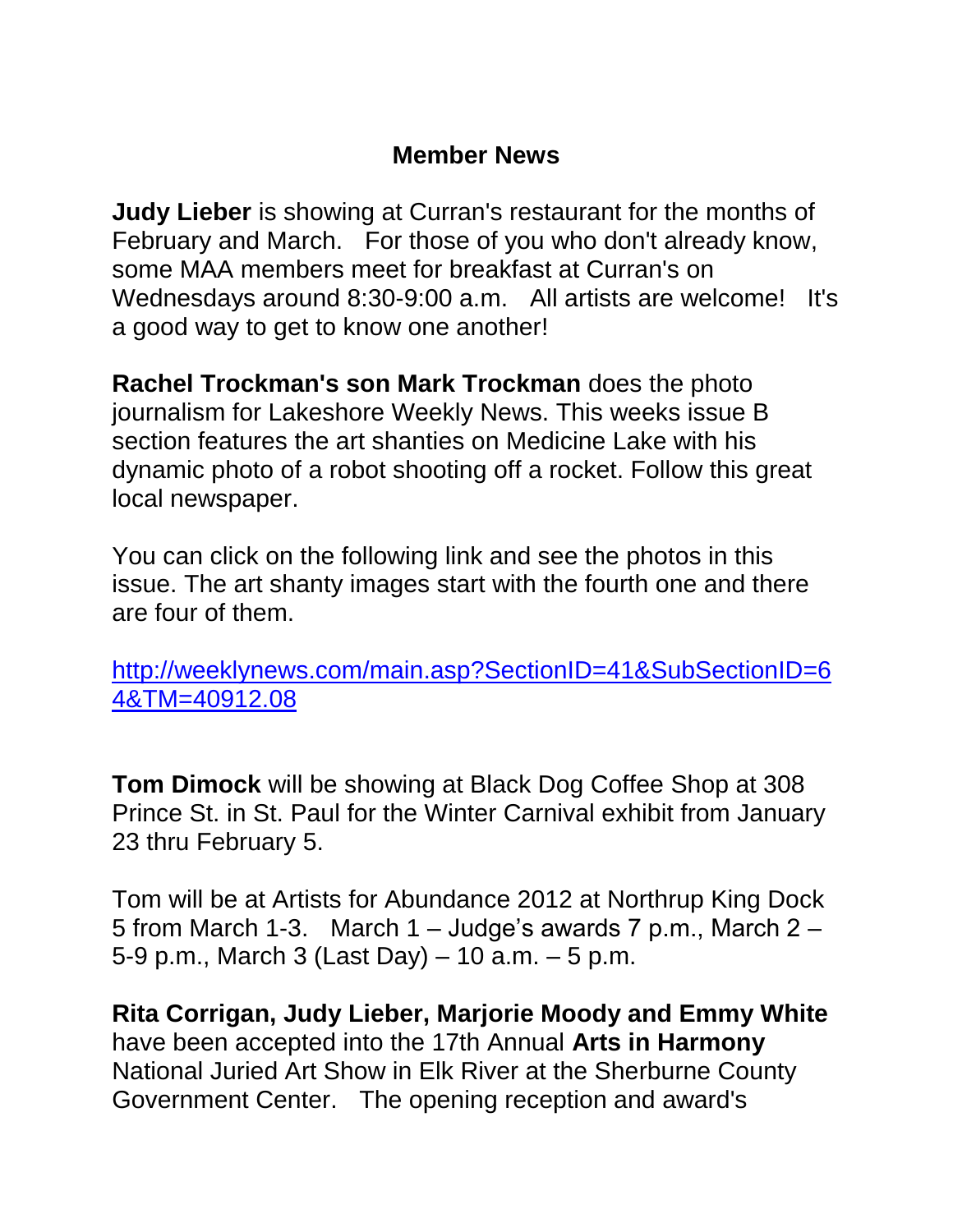ceremony is Sunday, February 12, 1-3:30 pm. The exhibition dates are February 6 through March 29, 2012.

**Emmy White**, along with five other artists known as The Escape Artists, will be having a very exciting March show at Hopkins Art Center. Each artist will have their rendition of twelve masterpiece paintings. In all there will be 72 contemporary paintings inspired by famous works of twelve influential historic masters. Opening Reception is on March 3, 2012 6-8PM. Postcards will be mailed to MAA members.

Come to **First Thursdays at Northrup King Building** in NE Minneapolis, 1500 NE Jackson Street this **Thursday, February 2, 5-9 p.m.** MAA artists with studios in NKB: **Emmy White (Studio 321), Rita Beyer Corrigan and Marjorie Moody (both in Studio 392), Bruce Palmer (Studio 410).**

### **Our Website**

Check out our website at

**www.minnesotaartistsassociation.com** and see what a terrific job **Nayla Yared** has done for us! If you haven't already done so send your images to **nayla@yared.info** for the Gallery. Your own personal website can be linked to the MAA website also! Thank you, Nayla!

Nayla says there are some good opportunities for the artist to exhibit with the Plymouth art council. There is the big spring exhibit where artists (from everywhere) can submit up to 3 pieces. There is a banner contest as well as Art Display in the City and it is open to all artists, not only from Plymouth. For more details, check the website: [www.plymouthartscouncil.org.](http://www.plymouthartscouncil.org/) The different opportunities and applications are under the menu "CREATE".

Remember that we are on facebook also thanks to **Jeannie**